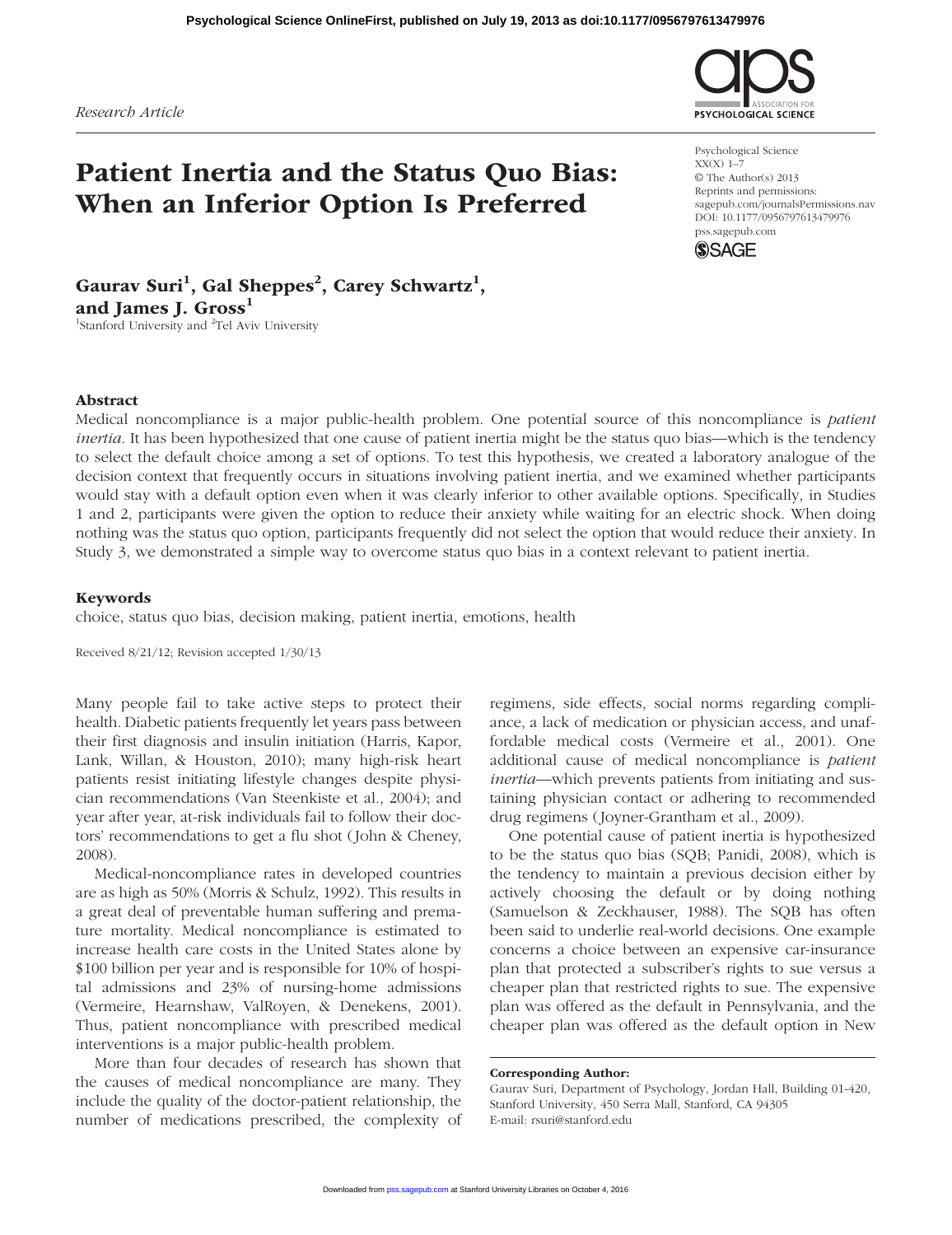Jersey. It was found that users in each case stuck with the default option (Johnson, Hershey, Meszaros, & Kunreuther, 1993)—which, barring mysterious statebased preferences in suing other people, suggests a role for the SQB. The SQB has also been cited as a mechanism underlying other decision contexts, including choices involving electrical-service providers (Hartman, Doane, & Woo, 1991), organ donation (Johnson & Goldstein, 2003), 401(K) plans (Beshears, Choi, Laibson, & Madrian, 2006), investment portfolios (Ameriks & Zeldes, 2000), and choices in health plans (Samuelson & Zeckhauser, 1988).

One difficulty in establishing the SQB as a potential cause of patient inertia is that prior demonstrations of the SQB have relied on decision contexts in which the outcomes were largely indistinguishable in value (e.g., Samuelson & Zeckhauser, 1988). This is not the case in patient inertia, in which choice outcomes have significantly different values. For example, maintaining the default state of not commencing one's heart medication is much worse than the alternative (taking one's medication and lessening the risk of a heart attack). Thus, most prior demonstrations of SQB do not readily apply to patient inertia.

To demonstrate the potential relevance of the SQB to patient inertia, one must first demonstrate decision contexts in which participants stay with the status quo even though it is unambiguously worse than the available alternatives. Such decision contexts go well beyond known instances of the SQB. We thus decided to attempt to create a laboratory context in which participants stuck with the status quo even though it was clearly not in their self-interest to do so. We reasoned that such a setting would serve as an analogue to decision contexts relevant to patient inertia.

When we embarked on these studies, we believed that we were unlikely to find a decision context that fully satisfied these conditions. Much to our surprise, however, we found that it is indeed possible to demonstrate instances of the SQB in which inertial forces prevail over ostensibly better outcomes (Study 1 and Study 2). In Study 3, we required participants to overcome inertia in a single early trial. This simple manipulation reduced SQB and suggested an approach that could be useful in decreasing patient inertia.

## Study 1: The SQB Extends to Decisions With Inferior Defaults

Does the SQB occur in contexts in which the default option has a clearly inferior value to the alternative option? To answer this question, we used the threat of electric shock, which enabled personally salient, differentiable decisions. Prior studies have shown that given the choice of waiting for a shock versus getting it over with quickly, most people choose the latter (Berns et al., 2006). This is presumably because they consider the dread of waiting for the shock to be worse than the shock itself. In the present study, we tested whether forming the SQB would further the default state and thus prevent participants from pressing a button that would reduce their waiting time for a shock.

Our initial intuition was that most people would choose to proactively press a button to reduce their waiting time to get shocked. To assess how widely shared this intuition was, we conducted prestudy surveys of nonpsychologists (80 responders) and psychologists (25 responders with a graduate degree in psychology). Most responders on both surveys believed that given an option to do so, study participants would proactively opt to shorten the trials. In both groups, more than 80% of respondents said that shortening the trial was not a difficult decision and that there was no rational reason not to do it. Both groups expected more than 80% of participants to choose to shorten the waiting period in at least 75% of the trials. This suggests that in the eyes of these external observers, there would be no rational reasons to stay with the status quo.

In the laboratory component of the study, we contrasted choices in two groups of participants: Both could choose between reducing their waiting time or keeping it the same, but only one group was actually forced to make this choice. Reducing the waiting time required a proactive button press, and not pressing this button resulted in the waiting time remaining unchanged.

## *Method*

Forty-one students (20 women, 21 men) were randomly assigned to either a forced-choice group (20 participants; 9 women, 11 men) or a proactive-choice group (21 participants; 11 women, 10 men). All participants were calibrated on the maximum level of electrical shock that they could tolerate. The calibrated intensity caused high anxiety in all participants. Participants were told that trials would be of varying lengths and that a single shock (at the calibrated level) could be administered at any time during each trial. Participants were informed that a large majority of, but not all, trials would contain a shock. Trials containing a shock would end with the administration of the shock.

Participants were instructed to monitor their subjectiveanxiety levels during the trial. At the end of every trial, they were asked to record their anxiety levels (on a scale from 1 to 7). As a cover story, participants were told that their subjective evaluations of anxiety would be compared with their physiological responses (obtained via a finger-pulse monitor). This comparison was not an actual objective of the study—rather, it was used as a vehicle for obscuring our real interest, namely participants' choice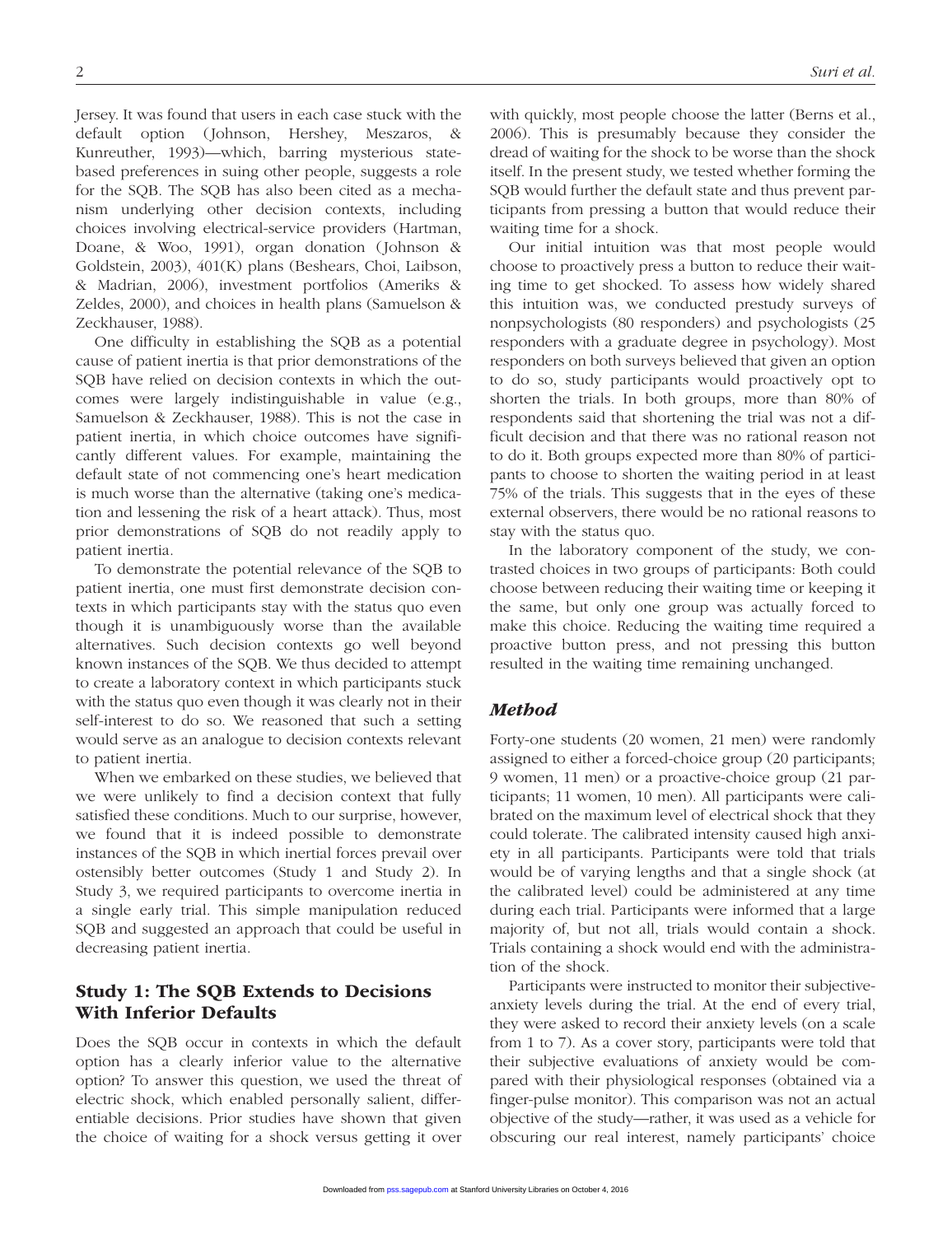behavior. Participants were informed that experimenters were indifferent to whether they reduced their waiting times because our focus was the link between subjective anxiety and physiological responses and that we were indifferent to the absolute level of anxiety.

At the start of every trial, participants in the forcedchoice group were presented with a choice of pressing two buttons. Pressing one would shorten the waiting time to the shock by 10 s, and pressing the other would keep the waiting time unchanged. Participants in the proactive-choice group had the option of pressing a trialshortening button at any time in the trial. Pressing this button reduced the waiting time by 10 s. If the participant elected not to press the button, the waiting time remained unchanged. In both conditions, if a participant pressed the trial-shortening button, a differently colored screen lasting 10 s appeared at the end of trial informing the participant that had he or she not elected to shorten the trial, those 10 s would have been a part of the trial. In this way, the total trial time was kept constant; however, the button press would mean that the shock-anticipation period was lessened.

Four practice trials were conducted in which the actual shock was replaced with an audio beep. The audio beep was used (instead of the shock) so that participants' anxiety would not prevent them from fully understanding the task. There were 14 experimental trials. All except 1 of these trials (Trial 4) ended with the administration of a shock. The exact number of trials was not revealed to participants.

## *Results and discussion*

Participants in the forced-choice condition chose to shorten the trial 74.7% of the time. Participants in the proactive-choice condition chose to shorten the trial 40.7% of the time (Fig. 1). The between-conditions difference was significant,  $t(39) = 3.2$ ,  $p = .003$ , and demonstrates that on many trials, subjects chose to keep the shock-anticipation time unchanged when this was presented as the status quo option; however, they often did not make the same selection when this option was not the status quo.

To better understand the effects of our manipulation, we divided participants in each group into low (0–4 button presses), medium (5–9 button presses), and high (10–14 button presses) button pressers. The proactivechoice group consisted of 52% low-button pressers, 19% medium-button pressers, and 29% high button pressers. The forced-choice group consisted of 25% low button pressers, 0% medium button pressers, and 75% high button pressers. The between-groups difference was significant,  $\chi^2(2, N = 41) = 10.09$ ,  $p = .006$ . Neither sex nor average levels of anxiety were predictive of a participant being in the low, medium, or high subgroup.



Fig. 1. Results from Study 1: mean percentage of trials on which participants in (a) the proactive-choice group and (b) the forced-choice group chose to either shorten the trial (reducing their waiting time to an expected shock) or allow the trial to continue (i.e., accept the status quo). Participants in both groups could press a button to shorten the trial if they chose, but only participants in the latter group were forced to make this decision.

In postexperiment debriefings, 100% of participants indicated that they did not feel that either the status quo option or its alternative were favored by the experimenters. More than 85% of the participants reported that the opportunity to shorten trials was personally salient to them, and more than 78% of the participants indicated that they saw a clear difference between the status quo option and its alternative. Additionally, all participants reported that they understood that pressing the button could not hurt them—at worst, their waiting time would remain unchanged.

Thus, contrary to our initial expectations—as well as those of our prestudy survey participants—these findings indicated that the SQB is evident even in decision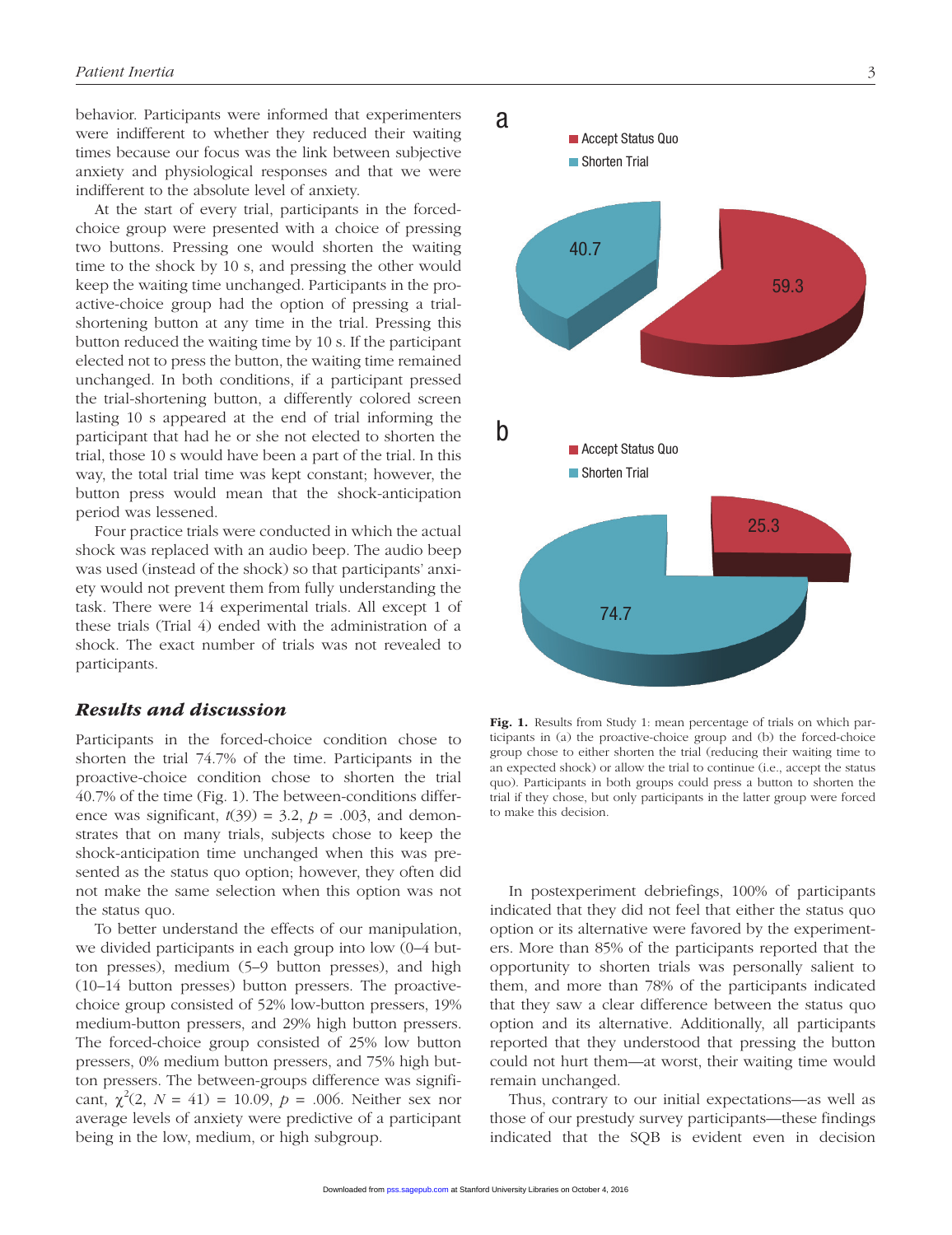contexts that involve an unfavorable default option (e.g., medical noncompliance). In Study 2, we sought to "break" this effect by making the difference between the status quo option and its alternative even starker. Our intent was to find a condition that would be strong enough to eliminate the SQB.

# Study 2: Status Quo Persistence Despite Strong Opposing Incentives

In Study 2, we tested whether the SQB would persist if participants were provided with an option that was even more obviously superior to the status quo. We reasoned that the SQB would be extinguished under these circumstances. Using the same paradigm as in Study 1, we provided an option to press a button that would drastically reduce the probability of getting shocked. We were confident that the SQB would disappear; our plan was to gradually make the reward less salient until the SQB reappeared once again.

## *Method*

As in Study 1, we conducted prestudy surveys with nonpsychologists (100 responders) and psychologists (30 responders with graduate degrees in psychology). Findings from these surveys showed that both groups expected more than 90% of participants to proactively press the button that reduced the shock probability on at least 75% of the trials. In both groups, more than 95% of respondents said that pressing the button was not a difficult decision, and there was no rational reason not to press it.

In the laboratory component of the study, we contrasted choices made by two groups of participants: Both could choose between reducing the probability of being shocked or keeping it the same, but only one group was forced to make this choice. In the forced-choice group, reducing the probability of being shocked required a proactive button press, and not pressing this button resulted in the probability of being shocked remaining unchanged.

Forty students (22 women, 18 men) participated in a study involving electrical stimulation. Twenty students (11 women, 9 men) were randomly assigned to the proactive-choice group; the remaining 20 students (11 women, 9 men) were randomly assigned to the forcedchoice group.

In procedures identical to those used in Study 1, participants in both groups were calibrated, informed about the trial structure, and asked to monitor and record their subjective anxiety so it could be compared with physiological measures (which, as in Study 1, was merely a cover story to observe choice behavior). The number of practice trials (4) and experimental trials (14) was identical to that in Study 1 for both groups.

At the start of every trial, participants in the forcedchoice group were required to choose between pressing two buttons. Pressing one would reduce the probability of being shocked in that trial by 90% (while keeping the magnitude of the shock unchanged). Pressing the other button would keep the probability of getting shocked in that trial unchanged. Participants in the proactive-choice group had the option of pressing an identical button to reduce the shock probability at any time in the trial. Pressing this button reduced the probability of being shocked in that trial by 90% (while keeping the magnitude of the shock unchanged). If the participant elected not to press the button, the probability of getting shocked in that trial remained unchanged.

All participants were told that there was a small minority of trials during which they would not be shocked whether or not they pressed the shock-probabilityreducing button. However, for most of the trials, pressing the button meant that the shock would not be administered, whereas not pressing the button meant that they definitely would be shocked. To ensure that participants fully understood, we provided an explicit example: "If you press the button every time in a set of 10 trials, then on average you will not be shocked for nearly all of those trials. If you do not press the button in any of the 10 trials, then on average you will be shocked for nearly all the trials."

One concern was that participants might believe that choosing not to be shocked would have a detrimental effect on the study. To address this concern, we reminded participants that even if they pressed the button every time, they would still have some anxiety in each trial because the probability of receiving the shock was reduced but not eliminated. They were told that this would be sufficient to compare their ratings with their physiological measures (which was the ostensible objective of the study). Thus, subjects were explicitly assured that whether or not they pressed the button was entirely up to them and that the experimenters were completely indifferent to their choice.

Another concern was that participants would—despite being instructed to the contrary—believe that pressing the button would increase the probability of being shocked in shock-absent trials. However, none of the participants reported this belief in debriefings (they were specifically asked if they suspected this were the case). Further, as will be discussed, participants in the forcedchoice group pressed the button on most trials—even though this misunderstanding should have equally applied to them.

## *Results and discussion*

Participants in the forced-choice condition chose to reduce the probability of being shocked in 85.3% of the trials. By contrast, participants in the proactive-choice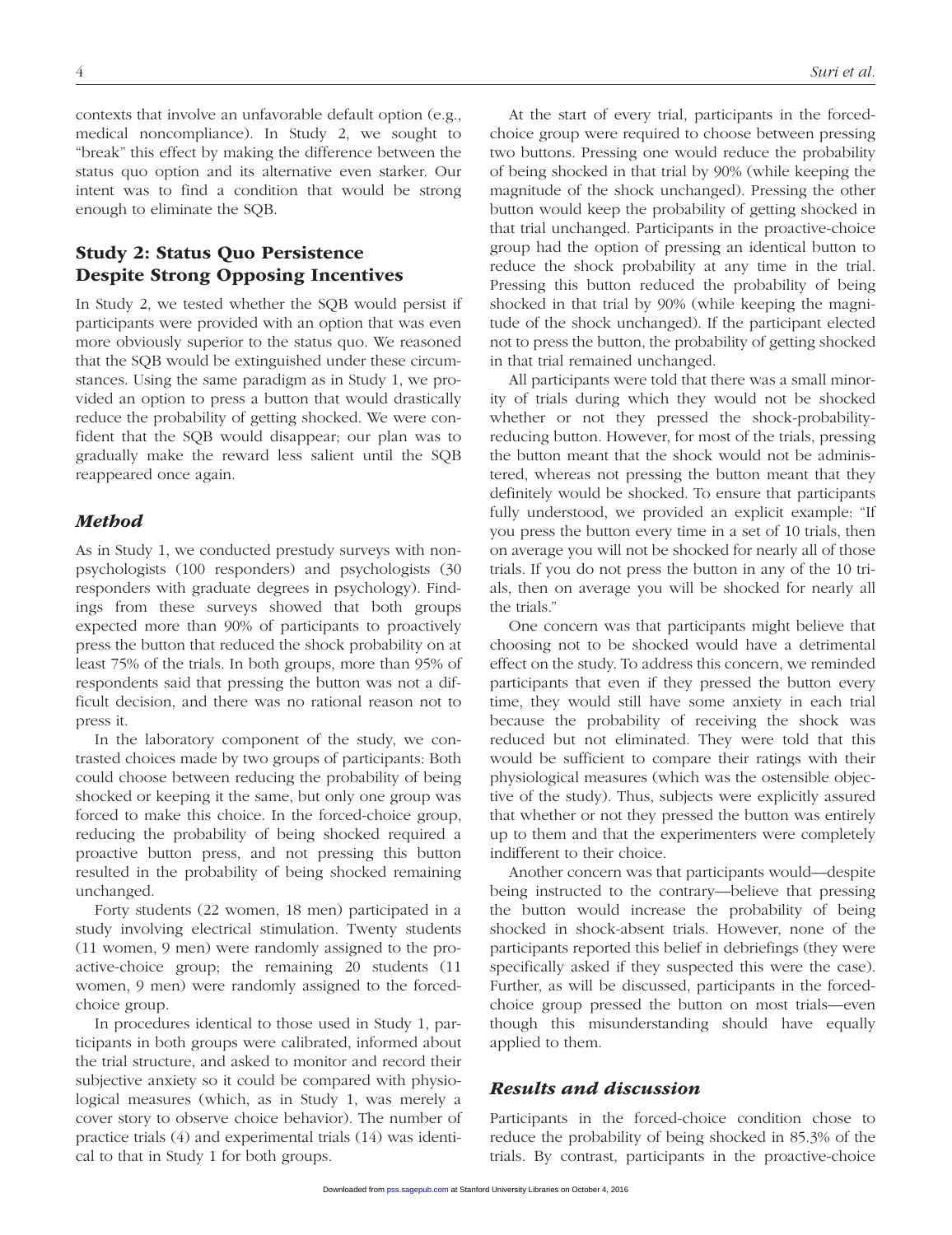condition chose to reduce the probability of being shocked in only 52.1% of the trials (Fig. 2). The betweenconditions difference was significant,  $t(38) = 3.3$ ,  $p = .002$ .

To better understand the effects of our manipulation, we divided participants in each group into low (0–4 button presses), medium (5–9 button presses), and high (10–14 button presses) button pressers. The proactivechoice group consisted of 40% low button pressers, 10% medium button pressers, and 50% high button pressers. The forced-choice group consisted of 0% low button pressers, 10% medium button pressers, and 90% high button pressers. The between-groups difference was significant,  $\chi^2(2, N = 40) = 10.29$ ,  $p = .005$ . Neither sex nor average levels of anxiety were predictive of a participant being in the low, medium, or high subgroup.

In postexperiment debriefings, 100% of the subjects acknowledged that they expected that almost everyone



Fig. 2. Results from Study 2: mean percentage of trials on which participants in (a) the proactive-choice group and (b) the forced-choice group chose to either press a button that would reduce the probability of being shocked on that trial or allow the trial to continue (i.e., accept the status quo). Participants in both groups could press the button to reduce the shock probability, but only participants in the latter group were forced to make this decision.

would frequently press the button that reduced the shock probability. They could not explain why they themselves had not used this option on every trial.

Like our participants, we too were puzzled at this unexpected result. It seemed that the SQB existed not only in cases with slightly inferior default options, but also that it extended to options akin to those found in medical noncompliance, in which sticking to the default led to personally harmful outcomes. In Study 3, we sought to find ways to reduce the SQB.

# Study 3: An Intervention to Reduce the SQB

Studies 1 and 2 demonstrated that participants chose to stay with default options despite the fact that they could have been better off by proactively taking action (i.e., pressing a button). This parallel with patient inaction suggests that the SQB could underlie some instances of patient inertia. It is thus important to demonstrate manipulations that were successful in reducing the SQB.

One such manipulation could be to require participants to press the button that reduced the shock probability early in the experiment. This would remove participants' resting-state inertia and thereby reduce their SQB. Support for the potential effectiveness of such a manipulation was found in the pattern of early button pressing in Studies 1 and 2: Participants who pressed the button three or four times in the first four trials were more than 6 times likelier to press the button in subsequent trials, compared with participants who pressed the button less than two times in the first four trials  $(74\% \text{ vs. } 12\%$ , respectively,  $p < .001$ ). Further, the likelihood of choosing the "change" alternative increased with trial number: Regressing the number of button presses for participants in the proactive-choice group on the trial number yielded a positive slope of 0.39 (95% confidence interval =  $[0.07, 0.71]$ ). These observations suggest that button presses in early trials facilitated a reduction in the SQB.

#### *Method*

Forty-three students (22 women, 21 men) participated in a study involving electrical stimulation. Twenty students (11 women, 9 men) were randomly assigned to the replication group, in which procedures identical to those used for the proactive-choice group in Study 2 were used. The remaining 23 students (11 women, 12 men) were assigned to the mandatory-button-press group. The mandatory-button-press group followed procedures identical to those of the replication group with one important exception, namely that there were two additional trials administered before the 14 experimental trials. Participants were instructed to press the button that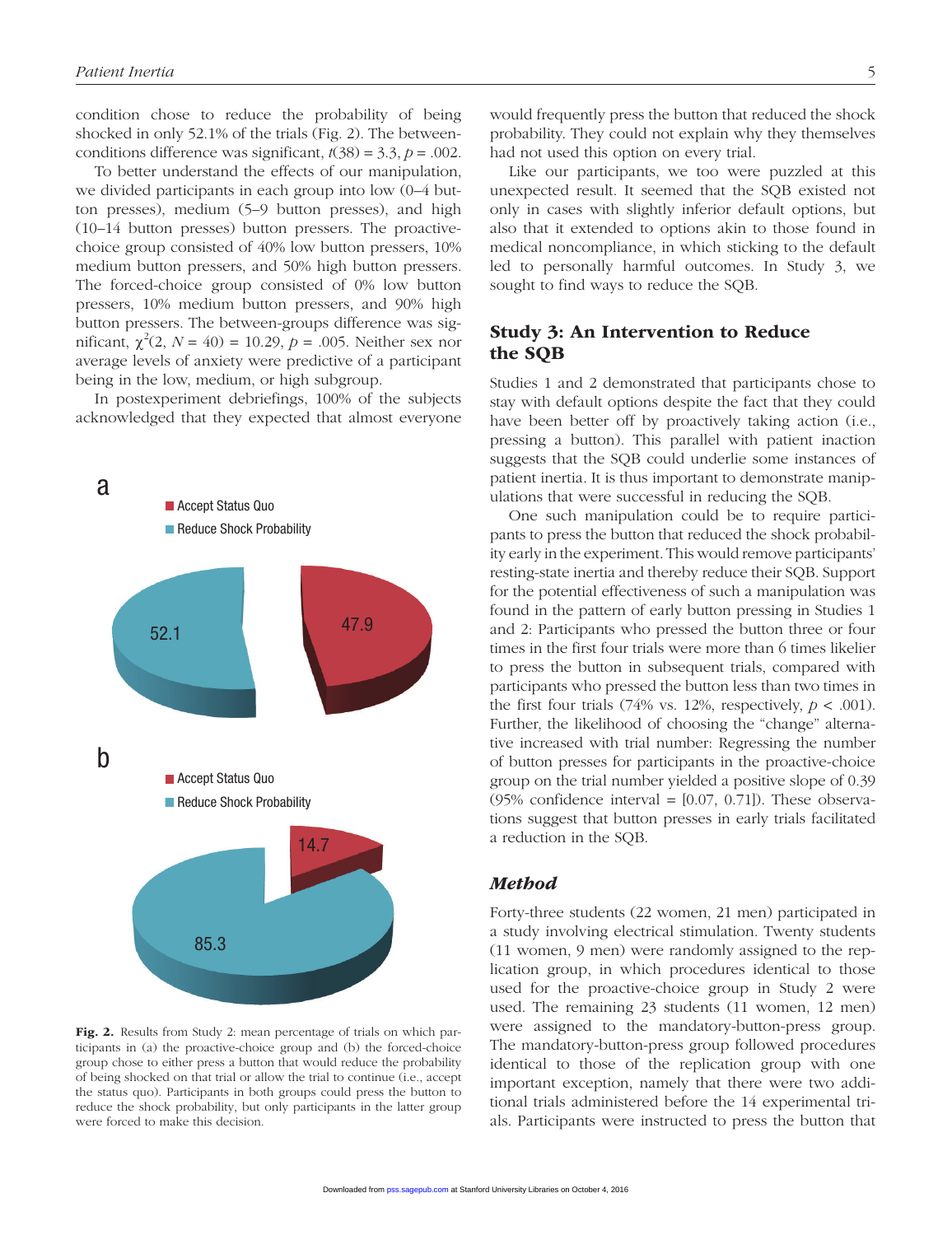reduced the shock probability in one, but not both, of these two additional trials—they were free to choose the order. The additional trials were presented as routine training trials serving only to clarify the experimental structure. Participants were not biased because the additional trials were balanced—one required button pressing, and the other did not.

## *Results and discussion*

As expected, the results of the replication group were nearly identical to those of the proactive-choice group in Study 2. Participants pressed the button that reduced the shock probability 48.6% of the time. More important, in the mandatory-button-press group, participants pressed the button that reduced the shock probability 77.64% of time (Fig. 3). This finding was significantly different from the results of the replication group,  $t(41) = 2.71$ ,  $p = .009$ , and indistinguishable from the results of the forcedchoice group in Study 2, *t*(41) = 1.09, *p* = .28.

Study 3 suggests that demand characteristics did not play a crucial role in determining participant behavior. If participants in Study 2 were avoiding reducing the probability of being shocked because they thought that was what the experimenters were hoping for, participants' behavior should have been unaffected by the two balanced extra trials in the mandatory-button-press group of Study 3. Similarly, Study 3 shows that participants were not acting on the misunderstanding that pressing the button would increase the probability of being shocked in shock-absent trials, or else the additional trials would not have affected participant behavior.

## General Discussion

When doing nothing was the status quo, for most trials in Study 1, participants chose not to press a button that would have reduced their time waiting for a personally salient and highly aversive shock. When they were forced to make a choice, a large majority of participants preferred to reduce their waiting time. In Study 2, many participants persisted with the status quo despite having the option to eliminate the possibility of being shocked in nearly every trial. These findings were a surprise to us, and they demonstrated that the SQB exists even in decision contexts in which the status quo option is unambiguously less attractive than the alternatives. In Study 3, we showed that requiring participants to make an early button press could reduce their SQB in later trials.

One implication of our findings is that it may be necessary to reexamine traditional explanations for the SQB. Many behavioral economists favor loss aversion the tendency of people to prefer avoiding losses to acquiring gains—as an underlying mechanism for the





Fig. 3. Results from Study 3: mean percentage of trials on which participants in (a) the replication group and (b) the mandatory-button-press group chose to either press a button that would reduce the probability of being shocked on that trial or allow the trial to continue (i.e., accept the status quo). Participants in the latter group were given an additional two training trials in which they were forced to make this decision on one of those trials.

SQB (Kahneman, Knetsch, & Thaler, 1991). Yet loss aversion is not relevant to the decision contexts in Study 1 and Study 2 because there was nothing but gain associated with leaving the default option in those studies. Another mechanism hypothesized to underlie the SQB is omission predisposition (Ritov & Baron, 1992). The idea here is that people generally prefer inaction over action and thus choose options that are weighted toward inaction, which is often the default choice. However, the results of Study 3 are not consistent with the omissionbias account because mandating a button press in the practice trials should not have affected the omission predisposition in later trials.

In our studies, it was the level of decision support provided to the participant that seemed to drive